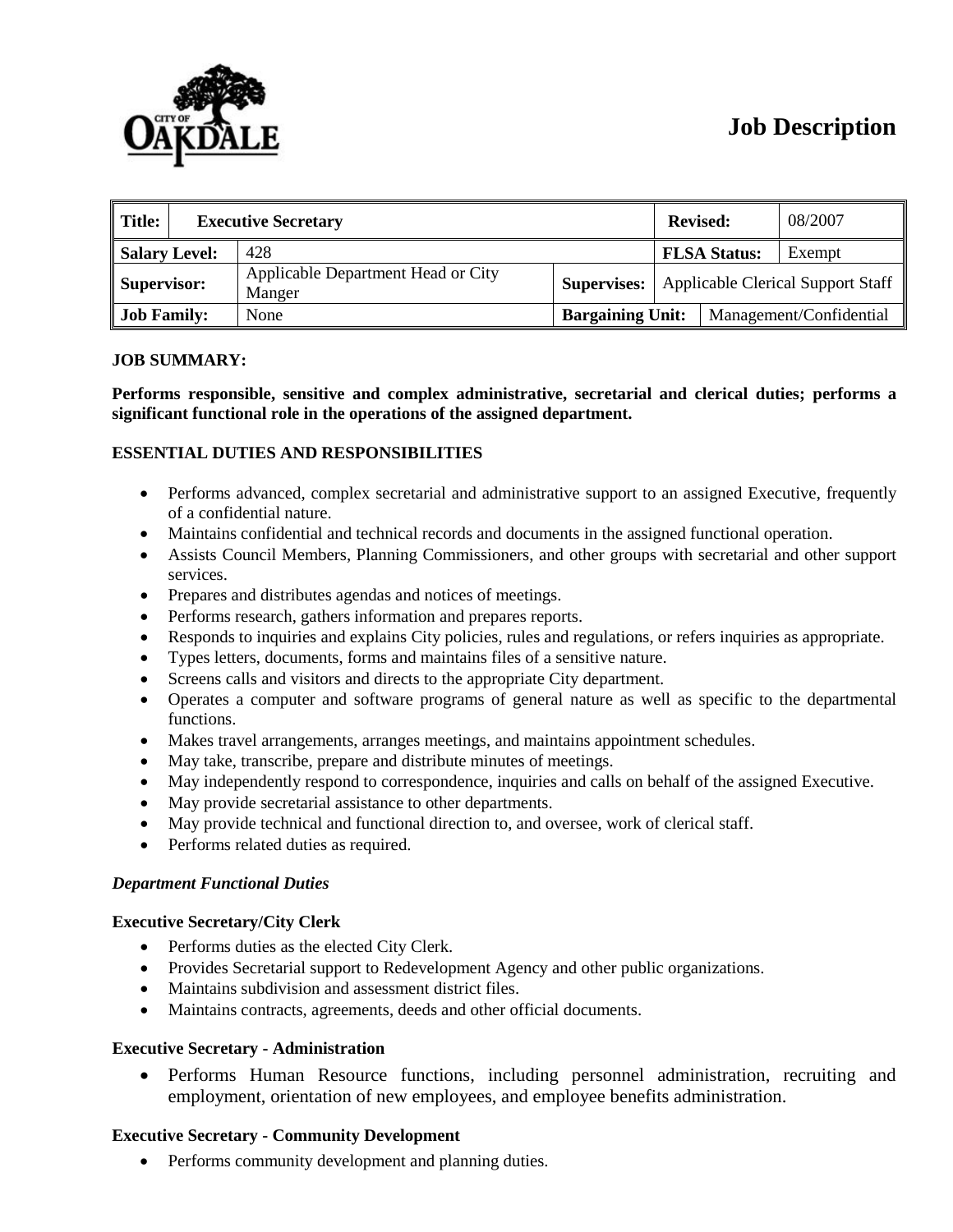# *Executive Secretary - Continued*

- Processes Down Payment Assistance Plan (DPAP) administration.
- Assists with code enforcement activities, occasionally in the field.
- Responds to inquiries concerning zoning, land use, development and City policies.
- Serves as Deputy City Clerk.

# **QUALIFICATIONS**

To perform this job successfully, an individual must be able to perform each essential duty satisfactorily. The requirements listed below are representative of the knowledge, skill, and/or ability required. Reasonable accommodations may be made to enable individuals with disabilities to perform the essential functions.

### **Ability to:**

- Prepare statistical records and reports.
- Organize and coordinate office activities.
- Arrange meetings and travel.
- Interpret and explain polices & procedures.
- Compose correspondence independently.
- Prepare and maintain sensitive records and files.
- Perform research, compile data, and prepare reports.
- Perform clerical work & administrative tasks.
- Establish, maintain effective relationships.
- Operate modern office equipment.
- Meet schedules and time lines.
- Communicate effectively orally and in writing.
- Perform a variety of complex clerical duties.
- Operate personal computer and software.
- Perform department functional duties as assigned.

### **Knowledge of:**

- Advanced secretarial administrative methods.
- Research methods and report writing.
- Coordination of clerical assignments.
- Modern office practice and procedures.
- Department operations and policies.
- Applicable sections of codes and laws.
- Interpersonal skills.
- Advanced clerical methods and procedures.
- Correct English usage.
- Operation of office equipment, computers and software.
- Specifically assigned department functional duties.

### **Education and/or Experience:**

High school diploma or general education degree (GED with supplemental business related course work; four years increasingly responsible secretarial and clerical experience involving frequent public contact; or equivalent combination of education and experience.

### **Certificates, Licenses, Registrations:**

Valid California driver's license.